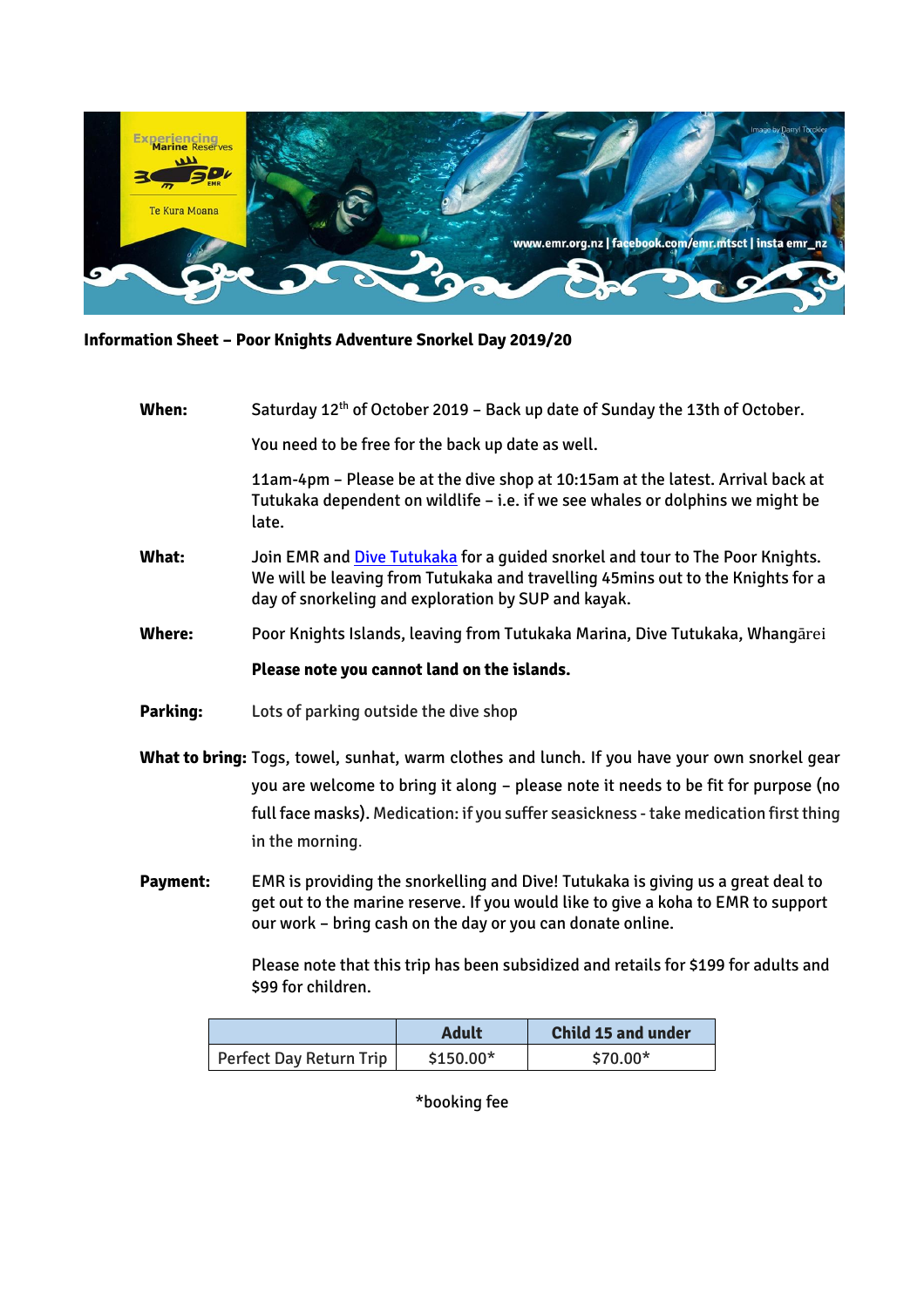Please note that the Poor Knights Islands are offshore and the ocean conditions may be rough on our way out there and back. If you get seasick at all this event is not suitable for you. We will be finding a suitable sheltered site for snorkeling. We will provide wetsuits and snorkeling equipment. Suitable for children aged 5 and above.

There is a hot shower available on the boat as well as kayaks and stand up paddle boards to play on.

## **This event is sponsored by Dive Tutukaka and supported by The Bobby Stafford-Bush Foundation.**

## **For more information email Lorna on [lorna@emr.org.nz](mailto:lorna@emr.org.nz) or call her on 02102732339**



## **Terms and conditions:**

Please note that the boat ticket is non-refundable (you are welcome to sell your ticket and let me know their details) and the trip will run rain or shine! However if the weather conditions are too poor to make the crossing we will be using our back up date of Sunday the 13th of October. **Please ensure you are free on both dates**. We will give you as much notice as possible if the weather is not looking good – however conditions do change quickly.

If you are late and miss the boat departure unfortunately there are no refunds.

Please note that the subsidised tickets are only available for snorkelers. If you choose not to snorkel you will need to make up your ticket price to the retail price of.

|                       |              | Child 15 and |
|-----------------------|--------------|--------------|
|                       | <b>Adult</b> | under        |
| <b>Boat Trip Cost</b> | \$199        | \$99         |